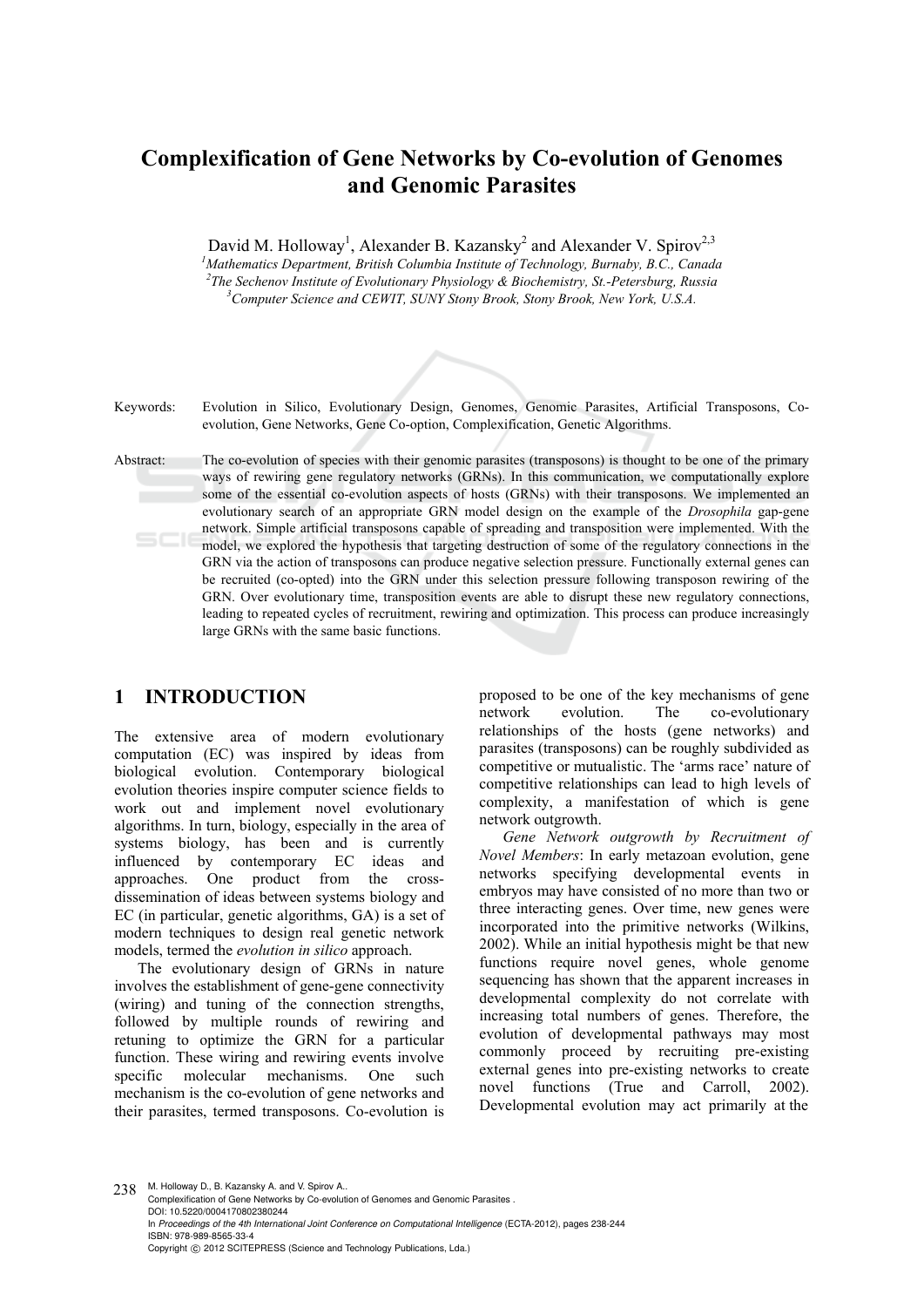level of genetic regulation (Carroll et al., 2001).

The invertebrate segmentation network is among the best studied gene ensembles, with a wealth of diverse experimental data providing a unique opportunity for investigating known and hypothetical evolutionary scenarios in detail. In particular, the level of understanding of the segmentation gene network for the fruit fly (*Drosophila melanogaster*) has made it, for many years, extremely popular for functional and evolutionary computer simulations (Reinitz and Sharp, 1995; Jaeger et al., 2004; Sánchez and Thieffry, 2001; Manu et al., 2009ab). Modelling this gene ensemble has become a benchmark test in modern systems biology (e.g. Azevedo et al., 2006; Umulis et al., 2008; Bieler et al., 2011; Gursky et al., 2011). This network has also been used in the development of evolution *in silico* approaches (François et al., 2007; Spirov and Holloway, 2009; 2010; 2012).

Comparisons of segmentation networks between primitive and higher insects indicate that evolution proceeds in the direction of network complexification (Patel, 1994; Sommer and Tautz, 1993). The transition from grasshoppers to flies, with an (at least) doubling of the number of genes in the network, appears to have been solved by evolution over a short geological time span. Increase in the segmentation network size often involved recruitment of genes from other networks.

Ū

*Transposons, Genomic Parasites:* A universal property of life is that all successful systems attract parasites. Parasites are so common that hosts eventually co-evolve immunity. The parasites then co-evolve strategies to circumvent the new immunity. And the hosts respond by co-evolving defences to repel the parasites again.

Transposons are a unique type of parasite residing in the host genome. Co-evolution of transposons and host genomes are thought to produce arms races within the DNA of organisms. Transposons jump between different parts of a genome to propagate themselves, and these events are usually to the detriment of the host (Makalowski, 1995). Many transposons have a unique DNA sequence that acts as a forwarding address and directs the transposon to a complementary DNA sequence in the host genome (Makalowski, 1995).

Transposons are a major source of genetic change (Lozovskaya et al., 1995; King, 1992). It has been estimated that 80% of spontaneous mutations are caused by transposons (Makalowski, 1995). Transposons have co-evolved with their hosts through selection. The activities of transposons are

likely to participate in the rewiring of preestablished regulatory networks (for example, Wallace et al., 1991; Girard and Freeling, 1999).

While the problem of growth and complexification of GRNs has received much attention in recent years, the mechanism remains unknown. How does recruitment happen? What exactly forces the GRNs to co-opt genes? Some studies assume that recruitment occurs by chance (at a very low level) and is then subject to evolution. Other researchers believe that there are special evolutionary mechanisms to perform this task. These could involve complicated systems to re-arrange the genetic material. Transposons might participate in evolutionary events at this level. Even assuming that transposons can drive complexification of GRNs, it is unknown exactly how this could occur. An initial hypothesis might be that transposons force GRNs towards more complexity by forced evolution (negative selection). In this communication, we computationally explore some of the essential coevolutionary aspects of hosts (GRNs) and transposons in regard to the problem of GRN evolutionary growth. We show that particular transposon-GRN interactions are capable of producing GRN enlargement.

### **2 METHODS AND APPROACHES**

The idea of implementing artificial transposons to facilitate the evolutionary search in EC has been of great interest since the mid-1990s (Spirov, 1996; Spirov and Samsonova, 1997; Spirov and Kadyrov, 1998; Spirov and Kazansky, 2002ab; Spirov et al., 2009). This approach has been developed by several teams (Nawaz Ripon et al., 2007; Tang et al., 2008; Chan et al., 2008; Simões and Costa, 1999ab; 2000; 2001; Liu et al., 2009). Our main interest in this area is to use artificial transposons to facilitate gene network model design.

#### **2.1 Modelling the Segmentation Network**

We use an *in silico* approach to simulate evolution of the gap gene network which is central to fly segmentation. Our model for the gap gene network (adapted from Reinitz and Sharp, 1995; Manu et al., 2009a) is a system of differential equations describing the regulatory interactions of 4 gap genes (*giant*, *gt*; *hunchback*, *hb*; *Krüppel*, *Kr*; *knirps*, *kni*) under the control of a maternal Bicoid (Bcd) protein gradient. Real spatial patterns of gene expression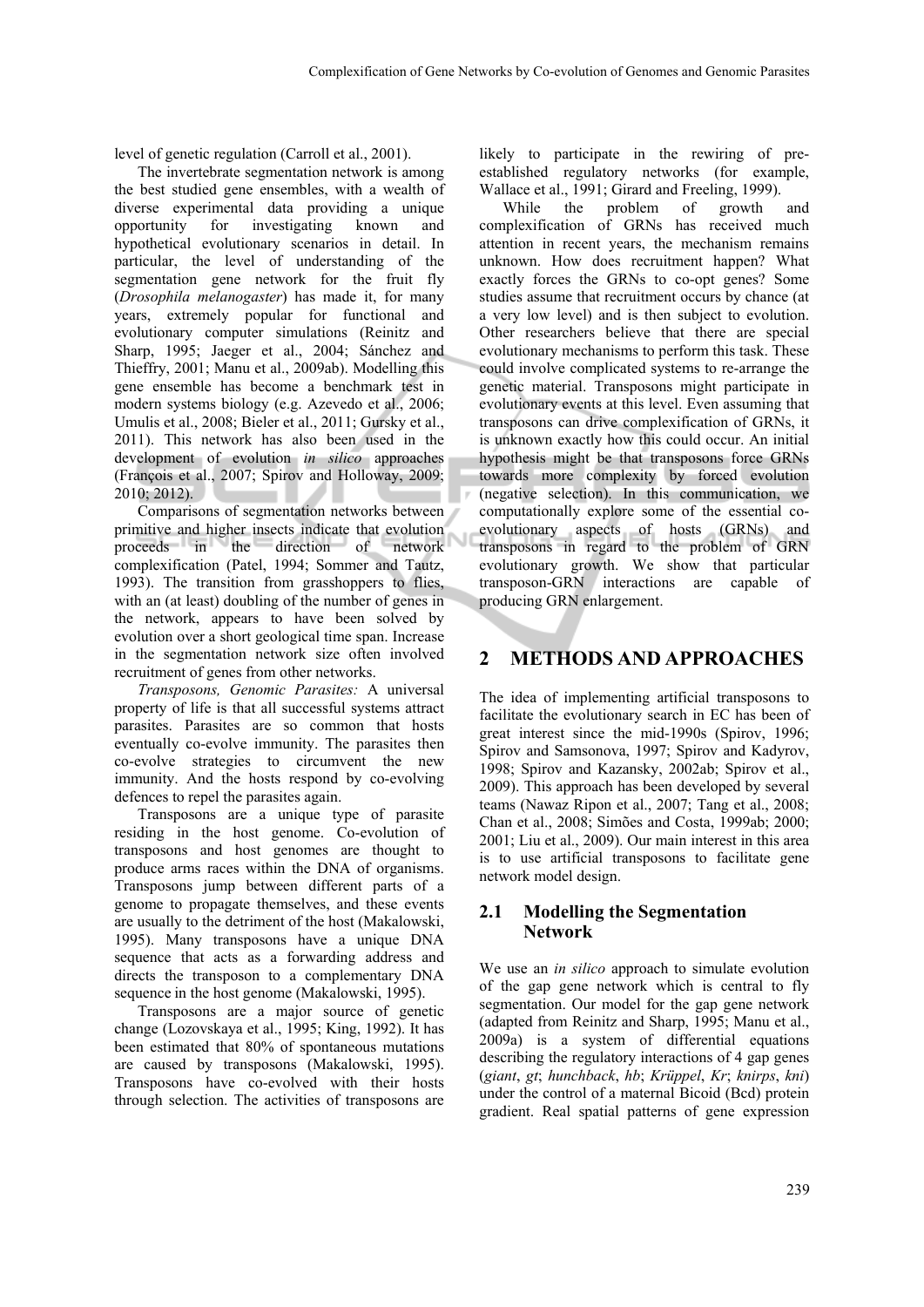were used to fit the model (see Spirov and Holloway, 2009, Fig. 1A-C). The model parameters for the gene interaction strengths are varied, and the solutions are selected by GA (details below) based on how well they fit the gap gene data. This selection produces networks that describe the particular interactions (and quantitative strengths) between the component genes (e.g., Spirov and Holloway, 2009, Fig. 1D). In this way, we can use a model of our current understanding of fly segmentation to study the evolutionary dynamics of how the segmentation network may have arisen and how this might reflect on its current characteristics.

*Gene-gene regulatory matrix W*: The gap gene proteins (Kr, Gt, Kni and Hb) are variables in the model, with the rates of their concentration changes *dt*  $dv_i^a$  (for each gene product *a* in each nucleus *i*), defining a system of number of proteins times number of nuclei ODEs given by

$$
\frac{d v_i^a}{dt} = R_a g(u^a) + D_a \Delta v_i^a - \lambda_a v_i^a \tag{1}
$$

where  $R_a$  represents protein synthesis,  $D^a$ represents diffusion, and  $\lambda$  represents decay.  $g(u^a)$  is a sigmoid regulation-expression function.



Figure 1: The gene-gene interaction matrix, a core element of modelling GRNs. Each gene (horizontal arrow) is regulated by the products of other genes via upstream enhancer elements (boxes). The strength and direction of regulation (depicted as differently coloured saturation levels) are a function of both the regulatory element and the abundance of its corresponding gene product. The leftmost column W<sup>a0</sup> corresponds to the regulatory elements for the action of the spatially-graded morphogen,  $M =$ Bicoid (external factor for the GRN). The genotype is represented as the matrix, W, of the regulatory interactions, and the phenotype is the vector, Ŝ, of the gene product levels at equilibrium. Modified from Siegal and Bergman (2002).

$$
u^a
$$
 is given by  $u^a = \sum_b W^{ab} v_i^b + W^{a0} v_i^{Bcd} + h^a$ .

Parameters  $W^{ab}$  constitute a gene interconnectivity matrix,  $v_i^{Bcd}$  represents the concentration of Bcd in nucleus *i*, which is constant in time.  $W^{a0}$  describes the regulatory input of Bcd to each gene. Bcd is a general activator for all four considered gap genes.  $h^a$  represents the regulatory input from ubiquitous factors.

The gene interconnectivity matrix,  $W^{ab}$ , is the key component for describing the GRN. Fig. 1 depicts this matrix in detail. The  $W^{ab}$  elements represent the activation of gene  $a$  by the product of gene *b* (with concentration  $v_i^b$ ) if positive, repression if negative, and no interaction if close to zero.

### **2.2 Evolution** *in Silico* **to Design the Gene Network Model**

We simulate population dynamics by repeated cycles of mutation, selection and reproduction (the general GA approach). The program generates a population of double string chromosomes (described in more detail in 2.3). The genome of each host consists of N chromosomes represented in the  $W^{ab}$ matrix (Fig. 1). The main chromosome string consists of N+1 floating-point values (Fig. 1).

The initial floating-point strings of the chromosomes are generated at random. All of the chromosome sets are consecutively evaluated (according to their fit to the data, see eqn. 2), an average score is calculated and the winners' offspring substitutes for the losers in the process of reproduction. Next, a predetermined proportion of the chromosome population undergoes mutation (small changes are made to selected chromosomes' coefficients). The cycle is then repeated for each generation.

The set of ODEs (1) was solved numerically by Euler's method (Press et al., 1988). We minimized the cost function,  $E$ , by adjusting parameters  $W^{ab}$ in equation (1):

$$
E = \sum_{b} \left(v_{i \text{ model}}^{a} + v_{i \text{ data}}^{a}\right)^{2}
$$
 (2)

The remaining parameters were found in preliminary runs and then used as fixed parameters.

We extended this standard scheme with our own procedures to simulate the interaction between hosts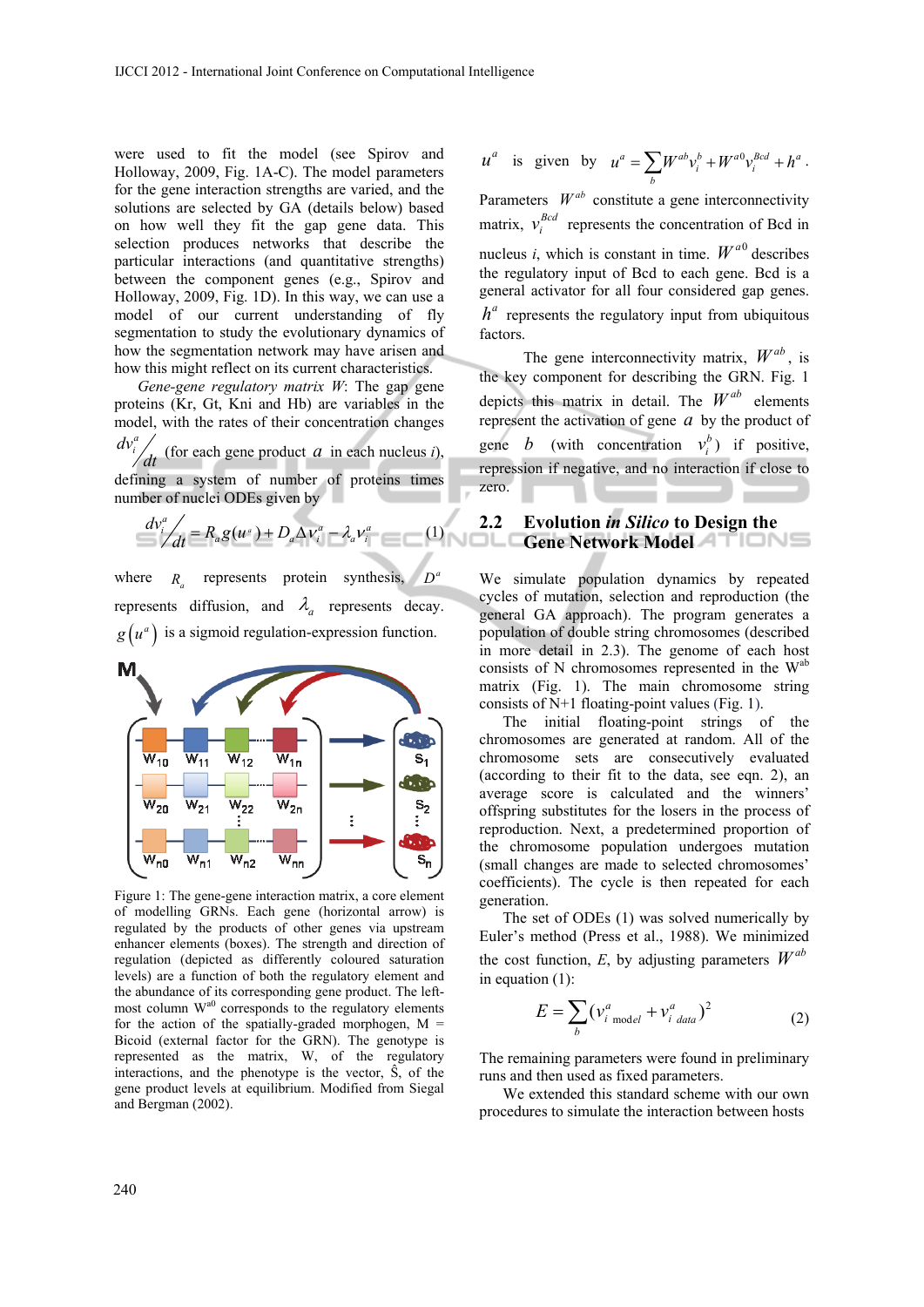and transposons.

#### **2.2.1 Introduction and Withdrawal of New Genes**

We used a Gene Introduction operator to add a new gene to the network (at a rate of  $5 - 10\%$  per generation, depending on the computation). Specifically, this added a new row and column to the  $W^{ab}$  matrix, which could be then be operated on by mutation and crossover (discussed below). For simplicity, new rows are always added above existing rows (cf. Fig. 1). To evaluate the importance of this one-way process in forcing networks to recruit new genes, we also introduced a Gene Withdrawal operator which removes a row and column from the  $W^{ab}$  matrix (at a rate of 2 - 10%) per generation, depending on computation). Gene Withdrawal does not operate if the network is minimal ( $N = 4$  genes).

### **2.3 Artificial Transposons for GA**

We define an artificial transposon as a marked block of the host's code. This mark is transmissible from host to host. We use double-string chromosomes: the main string (floating-point) is used for the host code and a second string (binary) is used for the transposon marks. Secondary string values are 1 for a mark and 0 otherwise. Chromosomes are therefore in the following format:

```
the mark string: 1 0 0 … 0 
the main string: \alpha_1 \alpha_2 \alpha_3 ... \alpha_n
```
where the  $\alpha_k$  are floating-point values (only the  $\alpha_1$ ) element is transposon-marked in this example). (Each element  $\alpha_k$  is the value of W<sup>ab</sup>, Fig. 1.)

*Artificial Transposons as Mutators*: As with biological transposition, action of an artificial transposon is deleterious to the host in our model. For an example of how this is implemented within the  $W^{b\leftarrow a}$  gene interaction matrix, consider a transposon infection in the upper left element,  $W^{A \leftarrow M}$  (highlighted):

| $W_{A\leftarrow M}$ $W_{A\leftarrow A}$ $W_{A\leftarrow B}$ $W_{A\leftarrow C}$     |      |      |
|-------------------------------------------------------------------------------------|------|------|
| $W_{B\leftarrow M}$ $W_{B\leftarrow A}$ $W_{B\leftarrow B}$ $W_{B\leftarrow C}$     |      |      |
| $W_{C \leftarrow M}$ $W_{C \leftarrow A}$ $W_{C \leftarrow B}$ $W_{C \leftarrow C}$ |      |      |
|                                                                                     | <br> | <br> |

The transposon's deleterious action is then implemented by decreasing the value of the infected host element  $W^{b-a}$ . Specifically, we halve the  $W^{b-a}$ 

value in each generation. This quickly drops the element value to near zero. In this manner, the transposon effectively cuts the  $b \leftarrow a$  regulatory connection.

*Spread of Artificial Transposons*: Transposons tend to form clusters in host chromosomes. We simulated this feature by spreading transposon infection by at most one element per generation. In this operation a transposon can mark the  $W^{b-a}$ element above it as a new transposon. The following represents transposon infection spreading from the  $2<sup>nd</sup>$  row (1<sup>st</sup> column) to the 1<sup>st</sup> row:



*Transmission of Transposons*: We used fixed transposon coordinates to transmit transposons from host to host. (Whole transposons were never moved along the chromosomes.) The two-place transmission operator was implemented as follows: First, a pair of hosts was chosen at random; then a chromosome from either host was scanned for transposon marks. If a transposon was found, it was replicated in the partner chromosome, regardless of the original string character in the target chromosome. Copying only occurred if the secondary strings had transposon marks.

### **3 RESULTS AND DISCUSSION**

In all of the computational experiments described, we begin from a four-gene ensemble of obligate gene founders (the initial network). We fit this 4 gene ensemble to experimental data for expression of four *Drosophila* gap genes (section 2.1; for further details see Spirov and Holloway, 2009). The spatial patterns of these four genes are the only selection criteria in the evolutionary computations; they are a stabilizing selection. Starting from the initial 4-member GRN (GRN $_{\text{ini}}$  = GRN<sub>4</sub>), up to 3 extra genes can be recruited to the network.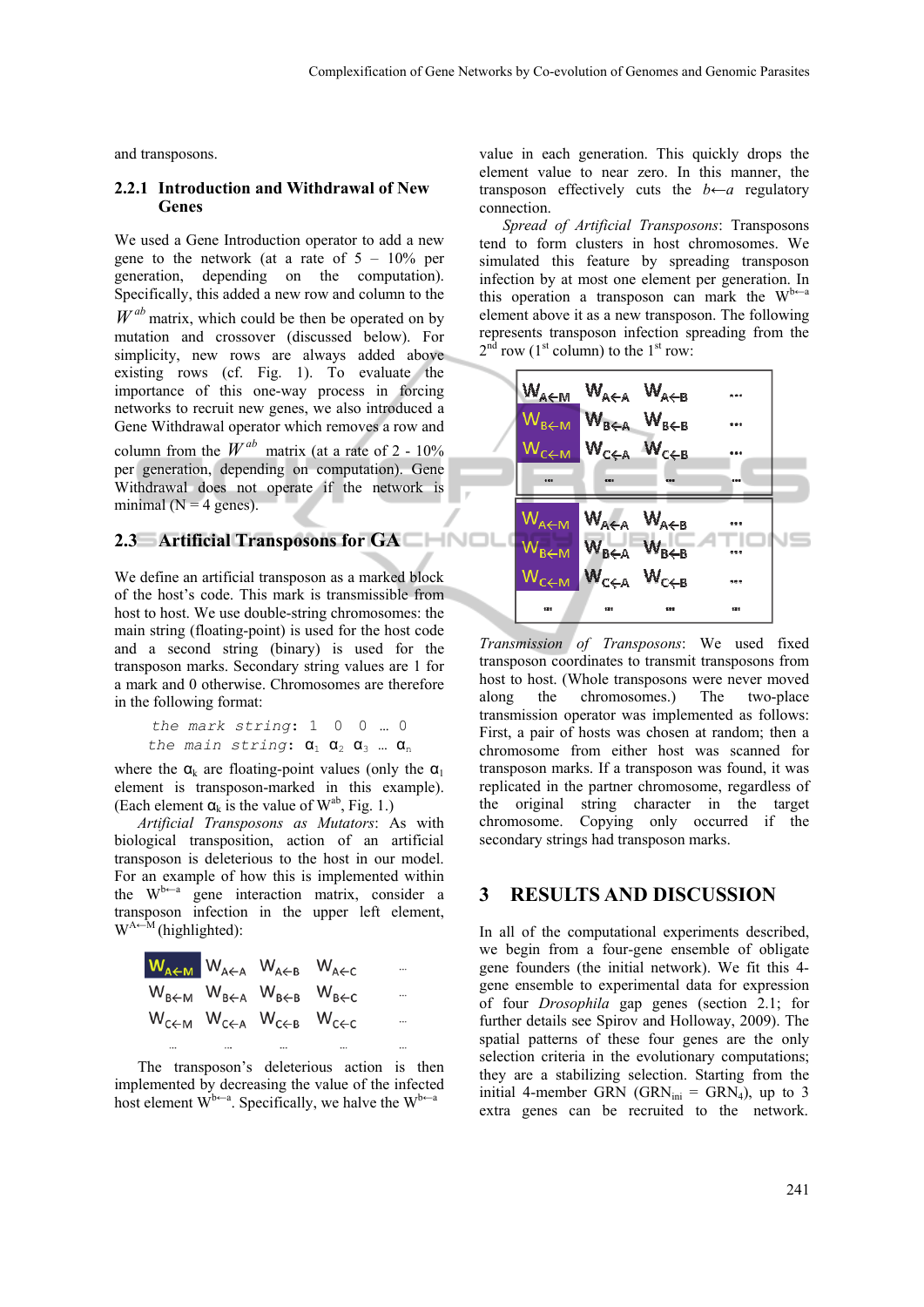Transposons invade all hosts of the initial population. Transposon length can vary from 1 to 4 elements (T $E_{\text{ini}} = TE_{1.4}$ ).

For typical runs, the size of the host (and transposon) population is 4000 chromosomes; the mutation rate is 15% per generation; the 15% of individuals with the highest scores are marked for reproduction (truncation strategy); the rate of transposon horizontal transmission is 25% per generation; the rate of new gene recruitment is 25% per generation; the transposon action occurs to 25% of the infected elements per generation; and the rate of transposon spread is 25% per generation.

We also ran computations for evolutionary growth of the host's GRN with lower transposition pressure: with a mutation rate of 1.5% per generation; 1.5% of the highest scoring individuals marked for reproduction; a rate of transposon horizontal transmission of 5.0% per generation; rate of new gene recruitment 5.0% per generation; rate of transposon action 5.0% per generation; and rate of transposon spread 5.0% per generation. HND

#### **3.1 GRN Outgrowth**

Our computational experiments demonstrate that artificial transposons, as defined above, are able to force their host's evolution towards greater GRN complexity. This complexification is due to recruitment of novel genes into the GRN to escape the selection pressure of the transposons. Analysis of the computational solutions shows that a substantial proportion of the recruited genes participate significantly in a network's activity.

Our simulations show that this effect of transposons on gene recruitment is robust over a wide range of parameter values (at least a ten-fold variation). It is a sustainable and robust characteristic of the host-transposon system.

In earlier experiments, we observed gene recruitment and GRN outgrowth in the absence of transposon operators (Spirov and Holloway, 2009). Genes can become co-opted simply by chance; the co-option of genes into existing GRNs is a very general feature of the evolution of regulatory networks. However, GRN outgrowth by random recruitment can be very slow. With transposon operators, selective pressure is greatly increased, speeding up recruitment and GRN outgrowth. In addition, as implemented here, the transposon pressure results in very specific GRN architectures.

#### **3.2 Co-evolution of GRNs and Transposons**

The GRNs in this study rely on a spatial gradient of a morphogen, M (external to GRN feedback), to establish appropriate spatial expression patterns. In *Drosophila* segmentation, M corresponds to the maternally supplied Bcd protein gradient. In our simulations, we have focused on transposon infections in the  $1<sup>st</sup>$  column of the W matrix, representing the effects of M on the network genes. Infections in this column isolate the GRN from its external input (M is the only activator of the network genes; see Fig. 1).

Consider a transposon infection on the initial GRN (of length, say,  $TE_4$ ) at the element of the first gene (A) representing activation by M (Fig. 2). Once



Figure 2: Transposon infection affecting M activation of the GRN. A) Representation of the gene interactions in the network. B) Infection in the W column representing M activation.

placed, the transposon systematically reduces the strength of the element. In this way, the transposon interferes with the reading of the M gradient by the GRN. Because reading the spatial gradient is critical to the function of the GRN, the transposon drastically reduces the fitness score of the "infected" **GRN** 

As evolutionary time continues, a novel gene, e.g. R1, can be recruited to the GRN. If R1 becomes activated by M, and gene A acquires the ability to be activated by R1, the newly expanded GRN (R1- GRN) can again appropriately form spatial pattern. R1-GRN requires both a rewiring of connections and retuning of parameter values from GRN<sub>ini</sub>. R1-GRN can achieve a good score and is insensitive to the initial length TE<sub>4</sub>. R1-GRN quickly becomes abundant (even dominant) in the population.

However, as time proceeds, the transposon will spread upwards in the matrix: the original  $TE_4$  will become  $TE_5$  and infect the M element of R1 (Fig. 3).

With additional evolutionary time, this process can reoccur with recruitment of a new gene, R2. I.e., R2 can become a target of the M gradient and be recruited as an activator for A, R1 or other genes.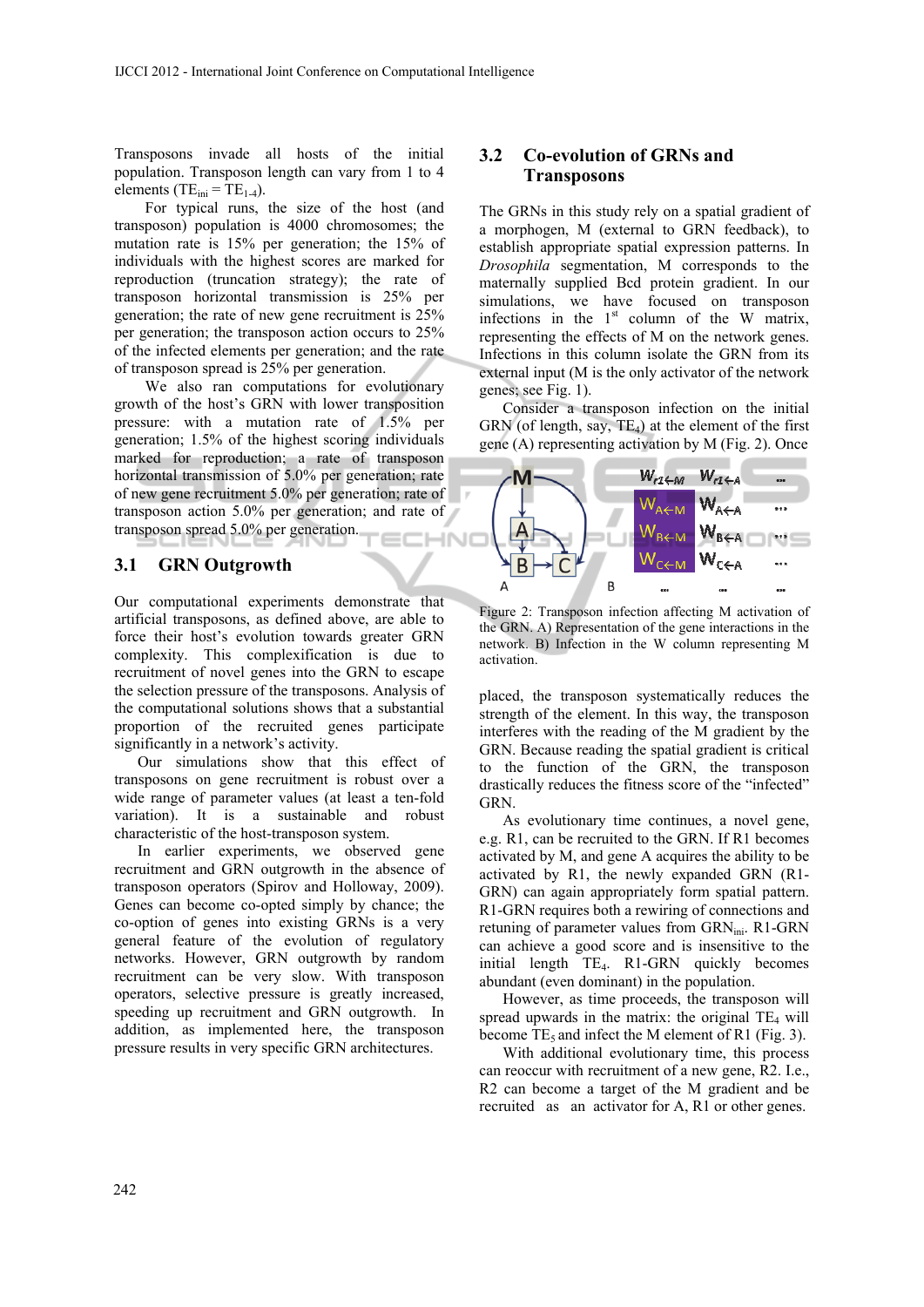

Figure 3: Infection of a recruited gene, R1. A) Representation of the network; B) matrix representation.

The new R2-GRN then escapes the transposon pressure and becomes abundant in the population. These co-evolutionary cycles can occur repeatedly, in the process forming increasingly large GRNs, but all with the same basic function of creating the appropriate spatial gene expression patterns.

# **4 CONCLUSIONS**

1) Targeted destruction of key regulatory connections in a GRN by transposons can produce negative selection pressure on the GRN.

2) Initially non-functional genes can be co-opted into the GRN to respond to this selective pressure. Co-opted genes substitute the regulatory connections under transposon attack (i.e., they rewire the GRN).

3) We have focused on the co-option of genes to restore disrupted connections to external morphogen signalling. This is relevant to the maintenance of gradient-reading GRNs (critical in biological development) despite transposon attacks.

4) For gradient-reading GRNs, we have observed outgrowth and complexification of the networks under the selection pressure of targeted transposon activity.

5) The co-option of novel genes by gradient-reading GRNs to overcome transposon effects can repeat over many cycles of co-evolution between the GRN and the transposon. The increasingly large GRNs solve the same basic function of gradient reading.

#### **ACKNOWLEDGEMENTS**

This work was supported by Joint NSF/NIGMS BioMath Program, 1-R01-GM072022 and the National Institutes of Health, 2R56GM072022-06, 2-R01-GM072022.

#### **REFERENCES**

Wilkins, A. S., 2002. *The Evolution of Developmental* 

*Pathways*, Sinauer Associates, Sunderland, MA.

- True, J. R., Carroll, S. B., 2002. Gene co-option in physiological and morphological evolution. *Annu. Rev. Cell Dev. Biol.*, 18:53–80.
- Carroll, S. B., Grenier, J. K., Weatherbee, S. D., 2001. *From DNA to Diversity: Molecular Genetics and the Evolution of Animal Design*, Malden, MA: Blackwell Science.
- Reinitz, J., Sharp, D. H., 1995. Mechanism of formation of eve stripes. *Mechanisms of Development*, 49:133-158.
- Jaeger, J., Surkova, S., Blagov, M. et al., 2004. Dynamic control of positional information in the early Drosophila blastoderm. *Nature*, 430:368-371.
- Sánchez, L., Thieffry, D., 2001. A logical analysis of the Drosophila gapgene system. *J. Theor. Biol.*, 211:115- 141.
- Manu, Surkova, S., Spirov, A. V. et al., 2009a. Canalization of Gene Expression in the Drosophila Blastoderm by Gap Gene Cross Regulation. *PLoS Biol.*, 73: e1000049.
- Manu, Surkova, S., Spirov, A. V. et al., 2009b. Canalization of Gene Expressionand Domain Shifts in the Drosophila Blastoderm by Dynamical Attractors. *PLoS Computational Biology*, 53.e1000303
- Azevedo, R. B. R., Lohaus, R., Srinivasan, S., Dang, K. K., Burch, C. L. 2006. Sexual reproduction selects for robustness and negative epistasis in artificial gene networks. *Nature*, 440:87-90.
- Umulis, D. M., O'Connor, M. B., Othmer, H. G., 2008. Robustness of embryonic spatial patterning in Drosophila melanogaster. *Current Topics in Developmental Biology*, 81:65-111.
- Bieler, J., Pozzorini, C., Naef, F., 2011. Whole-embryo modeling of early segmentation in Drosophila identifies robust and fragile expression domains. *Biophysical J.*, 101:287-296.
- Gursky, V. V., Panok, L., Myasnikova, E. M. et al., 2011. Mechanisms of gap gene expression canalization in the Drosophila blastoderm. *BMC Syst. Biol.*, 5:118.
- Spirov, A., Holloway, D., 2012. Evolution in silico of genes with multiple regulatory modules on the example of the Drosophila segmentation gene hunchback. In *2012 IEEE Symposium on Computational Intelligence in Bioinformatics and Computational Biology*, *CIBCB 2012*, San Diego, pp 244-251.
- Spirov, A. V., Holloway, D. M., 2009. The Effects of Gene Recruitment on the Evolvability and Robustness of Pattern-Forming Gene Networks. In *Advances in Computational Algorithms and Data Analysis*, Lecture Notes in Electrical Engineering, Springer, pp. 29-49.
- Spirov, A. V., Holloway, D. M., 2010. Design of a dynamic model of genes with multiple autonomous regulatory modules by evolutionary computations. *Procedia Computer Science*, 1:1005-1014
- François, P., Hakim, V., Siggia, E. D., 2007. Deriving structure from evolution: metazoan segmentation. *Mol. Syst. Biol.*, 3:12.
- Patel, N. H., 1994. Developmental evolution: insights from studies of insect segmentation. *Science*, 266:581-